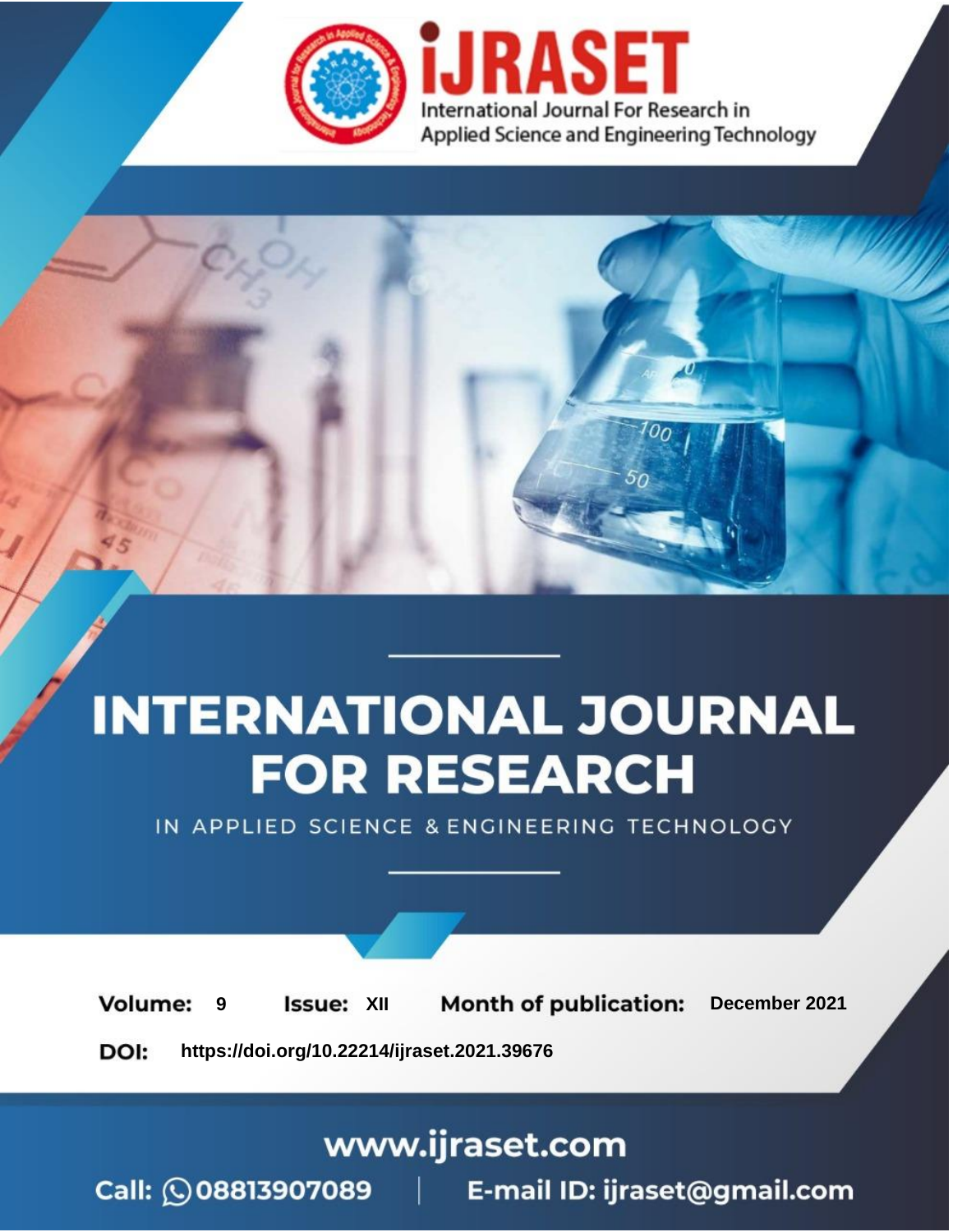

### **The Intricate Biological Proximity of Vitamin D and Brain Serotonin**

Abhineet Maini

*Troy High School*

Abstract: Background: The purpose of this article is to extend and elaborate on our current understanding of Calcitriol and *Brain Serotonin synthesis; particularly on how the two may be related.*

*Methods: Using a 2014 study involving clinical trials to extend this hypothesis.*

Results: Vitamin D (Calcitriol) activated the gene that codes for Tryptophan Hydroxylase 2, which synthesizes Brain Serotonin. *It also inhibits Tryptophan Hydroxylase 1, which makes serotonin in the gut.*

Conclusion: Vitamin D is closely related to the synthesis of Brain Serotonin. If furthered, it may be used as a treatment for the *Serotonin Anomaly in Autistic Children.*

*Keywords:*

*1. Biochemistry*

*2. Genetics*

*3. Neuroscience*

*4. Physiology*

#### **I. A BRIEF BACKGROUND**

Life, as we know it, is a beautiful construction of numerous factors. These factors are different for every organism, ranging from basic requirements, such as Oxygen for animals and Carbon Dioxide for plants, to some relatively complex ones, such as the secretion of hormones like insulin for the regulation of blood sugar levels in animals. Thousands of chemical reactions provide for a particular product to be synthesized, so that an overall action or function can take place. We often underestimate what the frequency of these reactions is, which forms the basis for our complex organ systems being able to sustain in the life conditions of this planet. In this report, we look at one particular type of reaction, and it's relation to another.

Vitamin D, in our body, is circulated as the hormone Calcitriol, which is performing vital functions, such as the absorption of Calcium in the body. Brain Serotonin is another hormone which is related to social behavior, sleep etc. A 'Serotonin Anomaly' exists in Autistic children, where the serotonin in the brain is reported to be at lower levels than usual, while the guy serotonin is higher than usual. This mechanism is explained by the proposed hypothesis of this article, which is already backed by multiple bodies of evidence

#### **II. HOW VITAMIN D IS MADE**

Simply put, Vitamin D is an extremely important resource for the human body. The importance of its functions is absolutely ridiculous. However, the mechanism of Vitamin D is often misunderstood. To elaborate on what this report is trying to achieve, we must first establish the basics of the photochemical conversion of Vitamin D. To set the record straight, sunlight doesn't 'contain' Vitamin D. So how is the body receiving the Vitamin D from sunlight? How this works is that Type B Ultraviolet Radiation (The type known to cause skin burns) comes in contact with a precursor to Vitamin D, which already exists in your body, and goes by the name of 7 - Dehydrocholesterol. This is an extremely crucial element of this process, as it forms the basis of the complex synthetic and usage processes that follow. An average human body's skin needs some exposure to the UVB radiation precisely in the wavelength spectrum of 270-300 nm.

Vitamin D is used in the form of a hormone. The Vitamin D (Consumed in diet and converted by skin) travels to the kidney and the liver, where it is converted into an active hormone, which is called Calcitriol. From here, it is used in a plethora of processes. The hormone is required for the absorption of Calcium from the gut into the bloodstream.

Sunlight is unparalleled in the amount of Vitamin D that it converts in the skin. Numerically speaking, one can obtain 8-12,000 IU (International Units) of Vitamin D from exposure to Sunlight for merely as much as 10 - 30 Minutes! Alternatively, it can be obtained from one's diet. However, the amount of Vitamin D that can be obtained from one's diet makes up only a fraction of what one could receive from some minutes of exposure to sunlight, estimated at 6-1200 IU. Clearly, sunlight is the ultimate source of vitamin D production in the body.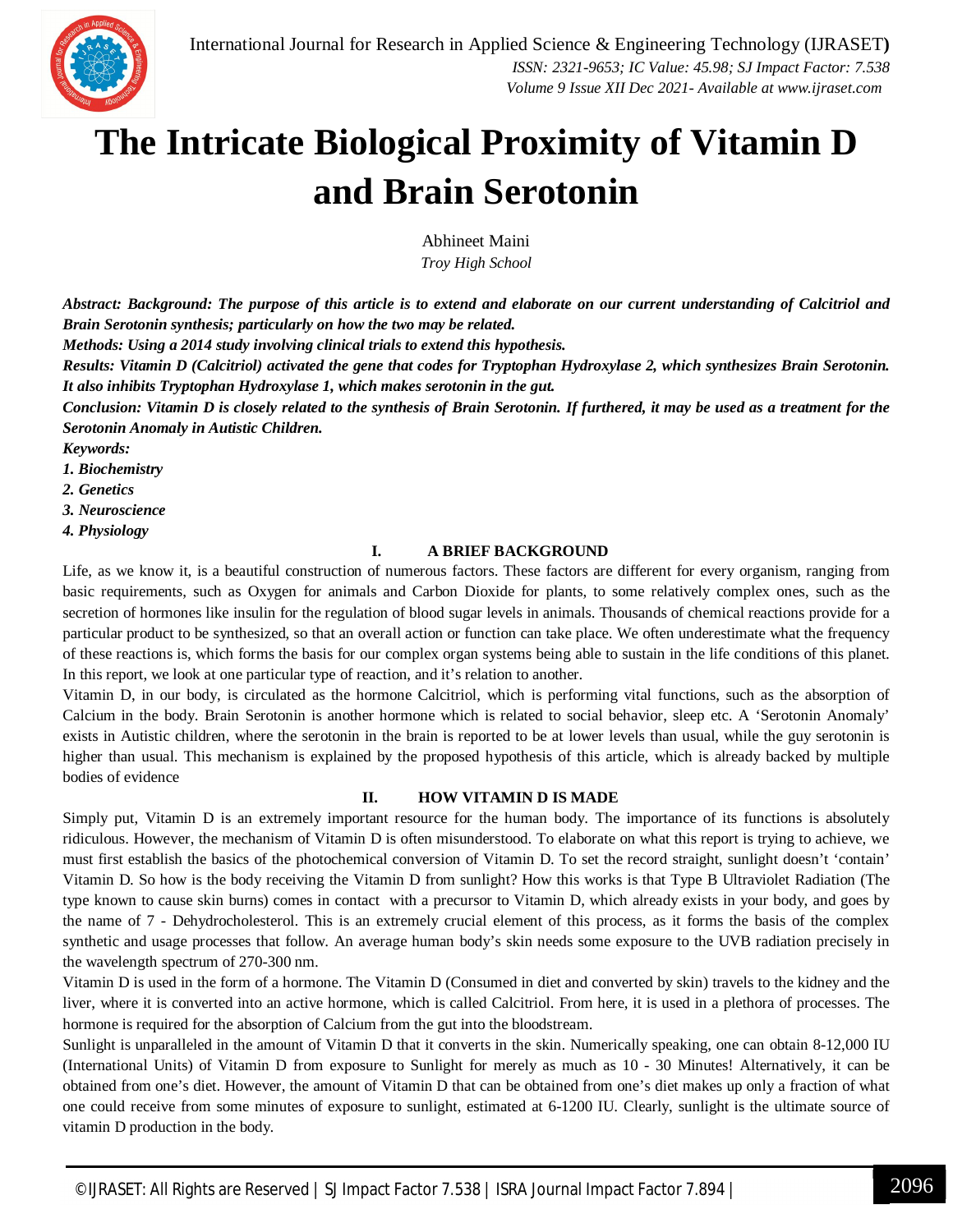

#### International Journal for Research in Applied Science & Engineering Technology (IJRASET**)**

 *ISSN: 2321-9653; IC Value: 45.98; SJ Impact Factor: 7.538 Volume 9 Issue XII Dec 2021- Available at www.ijraset.com*

#### **III. THE RELATION TO SEROTONIN**

Serotonin ( $C<sub>10</sub>H<sub>12</sub>N<sub>2</sub>O$ ) or 5-hydroxytryptamine is a monoamine neurotransmitter. Its biological function is complex and multifaceted, modulating mood, cognition, reward, learning, memory etc. Brain serotonin is the hormone that guides social behavior, and is produced as a result of an enzyme called Tryptophan - Hydroxylase 2, which converts the amino acid tryptophan into the hormone serotonin. Tryptophan Hydroxylase 1 produces serotonin in the gut, and one requires just the perfect concentration of serotonin in the gut for homeostatic digestion.

#### *A. 2014 STUDY - DR. Rhonda Patrick and Dr. Bruce Ames*

A study by Rhonda Patrick, PhD and Bruce Ames, PhD of Children's Hospital Oakland Research Institute (CHORI) demonstrates the impact that Vitamin D may have on social behavior associated with Autism Spectrum Disorder (ASD). Dr. Patrick and Dr. Ames have shown that serotonin, oxytocin, and vasopressin, the three brain hormones that affect social behavior, are all activated by vitamin D hormone. Autism, which is characterized by abnormal social behavior, has previously been linked to low levels of serotonin in the brain and to low vitamin D levels, but no mechanism has linked the two until now.

In this study, Dr. Patrick and Dr. Ames show that vitamin D hormone activates the gene that makes the enzyme tryptophan hydroxylase 2 (TPH2), that converts the essential amino acid tryptophan, to serotonin in the brain. This suggests that adequate levels of vitamin D may be required to produce serotonin in the brain where it shapes the structure and wiring of the brain, acts as a neurotransmitter, and affects social behavior. They also found evidence that the gene that makes the enzyme tryptophan hydroxylase 1 (TPH1) is inhibited by vitamin D hormone, which subsequently halts the production of serotonin in the gut and other tissues, where when found in excess it promotes inflammation.

This mechanism explains many of the known, but previously not understood, facts about autism including the "serotonin anomaly": low levels of serotonin in the brain and high levels in the blood of autistic children. The Patrick/Ames mechanism is relevant to the prevention of autism, and likely its treatment.

The current guidelines for adequate vitamin D levels are concentrations above 30 ng/ml. Most Americans' vitamin D is made in the skin from exposure to UltraViolet - B radiation; however, melanin pigment and sunscreen inhibit this action. This is an important cause of the well-known widespread vitamin D deficiency among dark-pigmented Americans, particularly those living in Northern latitudes. The most recent National Health and Examination survey reports that greater than 70% of U.S. population does not meet this requirement and that adequate vitamin D levels have plummeted over the last couple of decades. This precipitous drop in adequate levels of vitamin D in the US is concurrent with the rise in autism rates.

#### **IV. METHODS OF THIS STUDY**

Aim: To establish a relationship between Vitamin D and Brain Serotonin.

For further information on this study, such as the characteristics of participants, processes used etc., head on to the source cited in the Works Cited page.

As Dr. Rhonda Patrick (who conducted this study) puts it, "Serotonin and vitamin D have been proposed to play a role in autism; however, no causal mechanism has been established. Here, we present evidence that vitamin D hormone (Calcitriol) activates the transcription of the serotonin-synthesizing gene Tryptophan Hydroxylase 2 (TPH2) in the brain at a vitamin D response element (VDRE) and represses the transcription of TPH1 in tissues outside the blood-brain barrier at a distinct VDRE. The proposed mechanism explains 4 major characteristics associated with autism: the low concentrations of serotonin in the brain and its elevated concentrations in tissues outside the blood-brain barrier; the low concentrations of the vitamin D hormone precursor 25 hydroxyvitamin D [25(OH)D3]; the high male prevalence of autism; and the presence of maternal antibodies against fetal brain tissue. Two peptide hormones, oxytocin and vasopressin, are also associated with autism and genes encoding the oxytocinneurophysin I preproprotein, the oxytocin receptor, and the arginine vasopressin receptor contain VDREs for activation. Supplementation with vitamin D and tryptophan is a practical and affordable solution to help prevent autism and possibly ameliorate some symptoms of the disorder," (Patrick in Vitamin D hormone regulates serotonin synthesis. Part 1: relevance for autism)

#### **V. RESULT**

Vitamin D is first converted to 25-hydroxyvitamin D [25 (OH)D3], which is the major stable circulating form of vitamin D, and then to the biologically active steroid hormone 1,25-dihydroxyvitamin D (84). We recently proposed an underlying mechanism that describes how vitamin D hormone, which appears to control >900 genes, is a key regulator of brain serotonin synthesis through TPH2, which contains a VDRE consistent with activation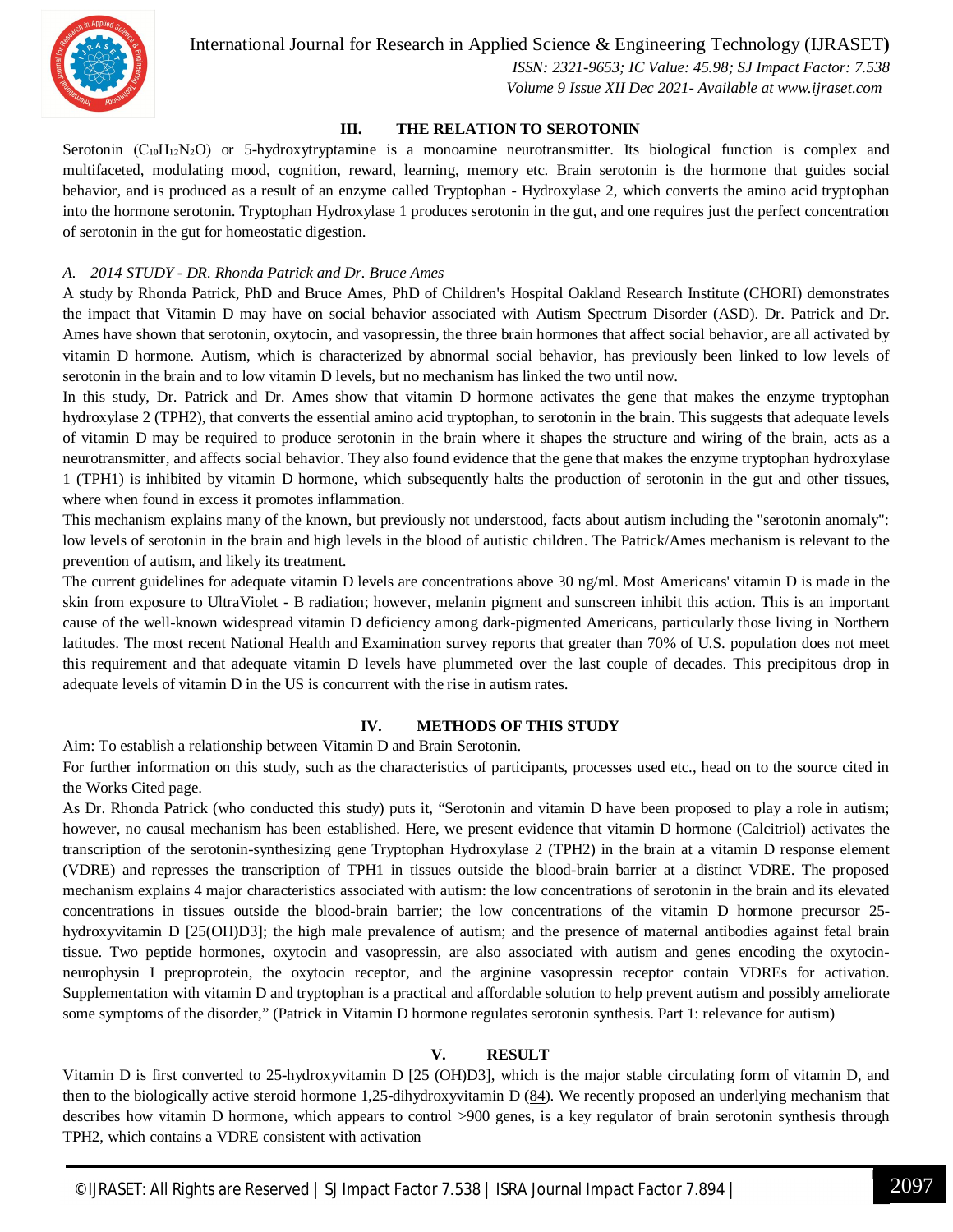

International Journal for Research in Applied Science & Engineering Technology (IJRASET**)**

 *ISSN: 2321-9653; IC Value: 45.98; SJ Impact Factor: 7.538 Volume 9 Issue XII Dec 2021- Available at www.ijraset.com*

#### **VI. DISCUSSION**

Clearly, there is relatively sufficient reason to believe that Vitamin D affects serotonin production in the human body. As a way of reinforcing this idea, a proposal for an experiment follows. This is a two-part experiment, which borrows from a prospective observational study mechanism and an experimental one.

#### **VII. THE EXPERIMENT**

*A. Methods*

*1) Hypothesis :* An increase in Vitamin D content is related to a higher serotonin secretion. Aim: To further the establishment of a relationship between Brain Serotonin and Vitamin D. All the processes, characteristics of the participants etc. are described below.

There are two parts of the study that is to be conducted, to really support the mentioned hypothesis.

- *a)* Conduct a prospective observational study of 100-150 volunteers living in the following cities San Francisco, CA, Yuma, AZ and Pittsburgh, PA. (Volunteers must represent people from all sectors of life - gender, community, where they live in the city etc.)
- *b)* Regularly (On a monthly basis) measure their Vitamin D and Brain Serotonin levels over a period of 6 months. Record findings in the table given below\_

| Area              | Calcitriol levels (6 Month<br>average on the basis of<br>the monthly records) | Serotonin levels (6<br>Month average on the<br>basis of monthly records) | Conclusion |
|-------------------|-------------------------------------------------------------------------------|--------------------------------------------------------------------------|------------|
| Pittsburgh, PA    |                                                                               |                                                                          |            |
| Yuma, AZ          |                                                                               |                                                                          |            |
| San Francisco, CA |                                                                               |                                                                          |            |

- *c)* Additionally, create a group of 50-100 volunteers. Maximize their daily sun exposure (required for production of adequate Vitamin D - Over 30 Ng/ml) over a period of 2-3 months. Measure their brain serotonin levels regularly.
- *d*) Create a group of another 50-100 volunteers. Minimize their daily exposure to UVB (keep it just enough for a vitamin D uptake of over 20 Ng/ml) for a month. Provide them with Vitamin D supplements if necessary. Record their brain serotonin levels regularly.

This experiment clearly establishes a control (step 3) and an experimental (step 4) group.

Prediction: The brain serotonin levels of the volunteers in step 3 will be greatly higher than the brain serotonin levels of the volunteers in step 4.

Notes: The data gathered in Yuma, AZ and Pittsburgh, PA should correspond to steps 3 and 4 of the experiment to justify the hypothesis.

The values in the table are, of course, to be determined.

In the event that the results of this experiment prove otherwise, it will provide clarity as to what we should eliminate from our understanding of mechanisms that depend on the two hormones' relation, including the serotonin anomaly in autistic children, as mentioned earlier.

#### **VIII. CONCLUSION**

Therefore, it can be concluded by saying that a beginning has been made with the study conducted by Dr. Rhonda Patrick and Dr. Bruce Ames. It aims to explain many of the previously known but unexplained human body mechanisms which occur in neural dysfunction. If furthered, future research on this could lead to a treatment and perhaps, cure for autistic traits developed by children due to the 'Serotonin Anomaly', as mentioned in the study.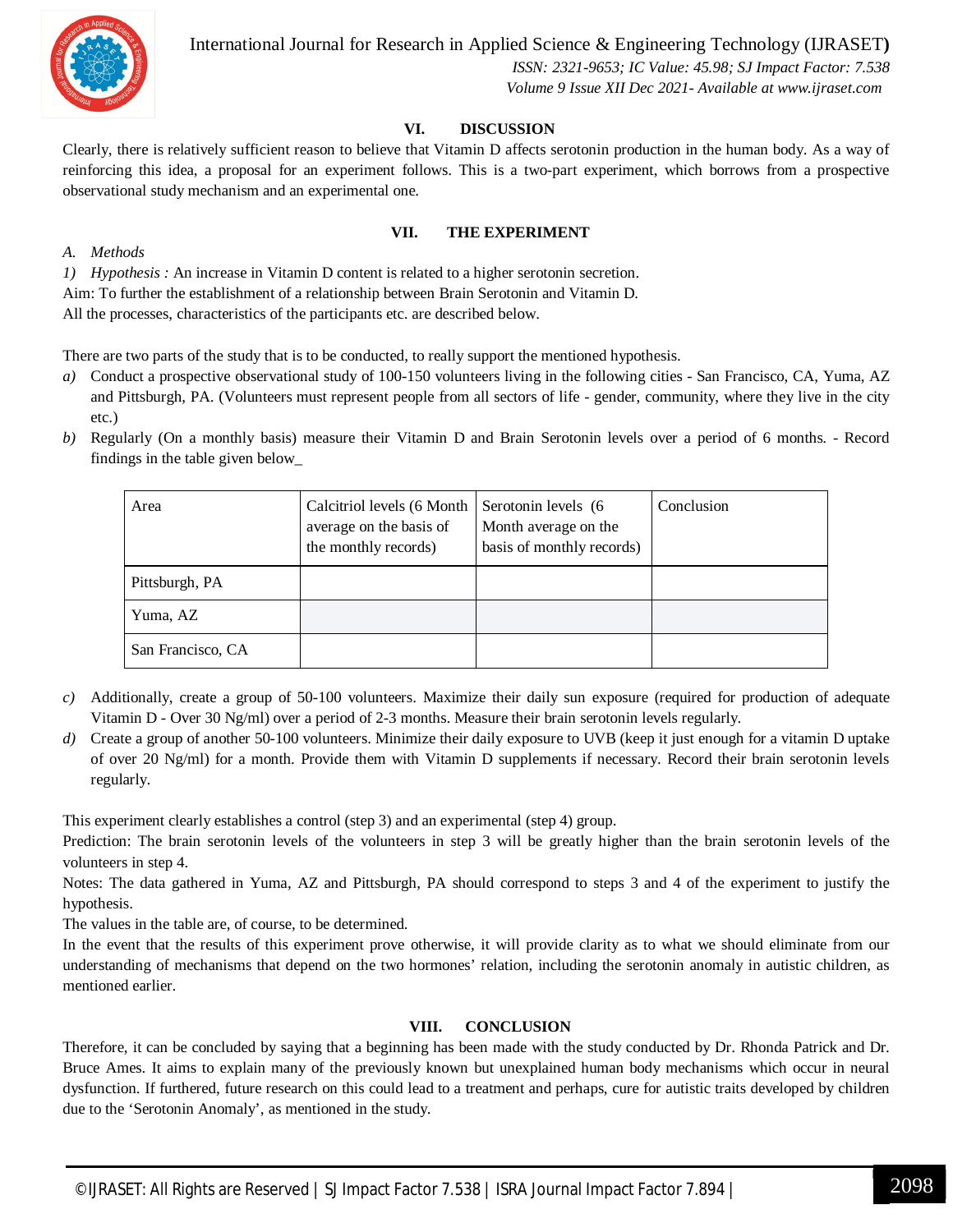

#### International Journal for Research in Applied Science & Engineering Technology (IJRASET**)**

 *ISSN: 2321-9653; IC Value: 45.98; SJ Impact Factor: 7.538*

 *Volume 9 Issue XII Dec 2021- Available at www.ijraset.com*

- *A. Declarations*
- *1)* Ethical Approval and Consent to participate: Not Applicable to this study. However, as the author, I hereby declare that I have adhered to the accepted ethical standards of a genuine research study.
- *2)* Consent for publication I hereby declare that I consent to the requirements of the publication process of the Journal of Biomedical Science
- *3*) Availability of data and materials This data can be accessed in the following resources: https://www.sciencedaily.com/releases/2014/02/140226110836. https://pubmed.ncbi.nlm.nih.gov/25713056/
- *4)* Competing interests Not Applicable to this article
- *5)* Funding Not Applicable to this article
- *6)* Authors' contributions This research was entirely done by AM.
- *7)* Acknowledgements Dr. Rhonda Patrick and Dr. Bruce Ames for their contributions in the 2014 study.

#### **REFERENCES**

Online\_

- [1] https://lpi.oregonstate.edu/mic/vitamins/vitamin-D
- [2] https://www.healthline.com/health/mental-health/serotonin
- [3] https://pubmed.ncbi.nlm.nih.gov/25713056/

Print\_

- [1] https://www.amazon.com/Vitamin-Revolution-Power-Amazing-Change/dp/1401924700/ref=nodl\_
- [2] https://www.amazon.com/Habits-Happy-Brain-Serotonin-Endorphin/dp/1440590508/ref=nodl\_

Works Cited

- [1] Patrick RP, Ames BN. Vitamin D hormone regulates serotonin synthesis. Part 1: relevance for autism. FASEB J. 2014 Jun;28(6):2398-413. doi: 10.1096/fj.13- 246546. Epub 2014 Feb 20. PMID: 24558199.
- [2] R. P. Patrick, B. N. Ames. Vitamin D hormone regulates serotonin synthesis. Part 1: relevance for autism. The FASEB Journal, 2014; DOI: 10.1096/fj.13-246546

How to access this information\_

Website - https://www.sciencedaily.com/releases/2014/02/140226110836.

AUTHOR INFORMATION

Full Name: Abhineet Maini Contact\_ E-mail: abhineetmaini@gmail.com Cell: +1 714-984-3747